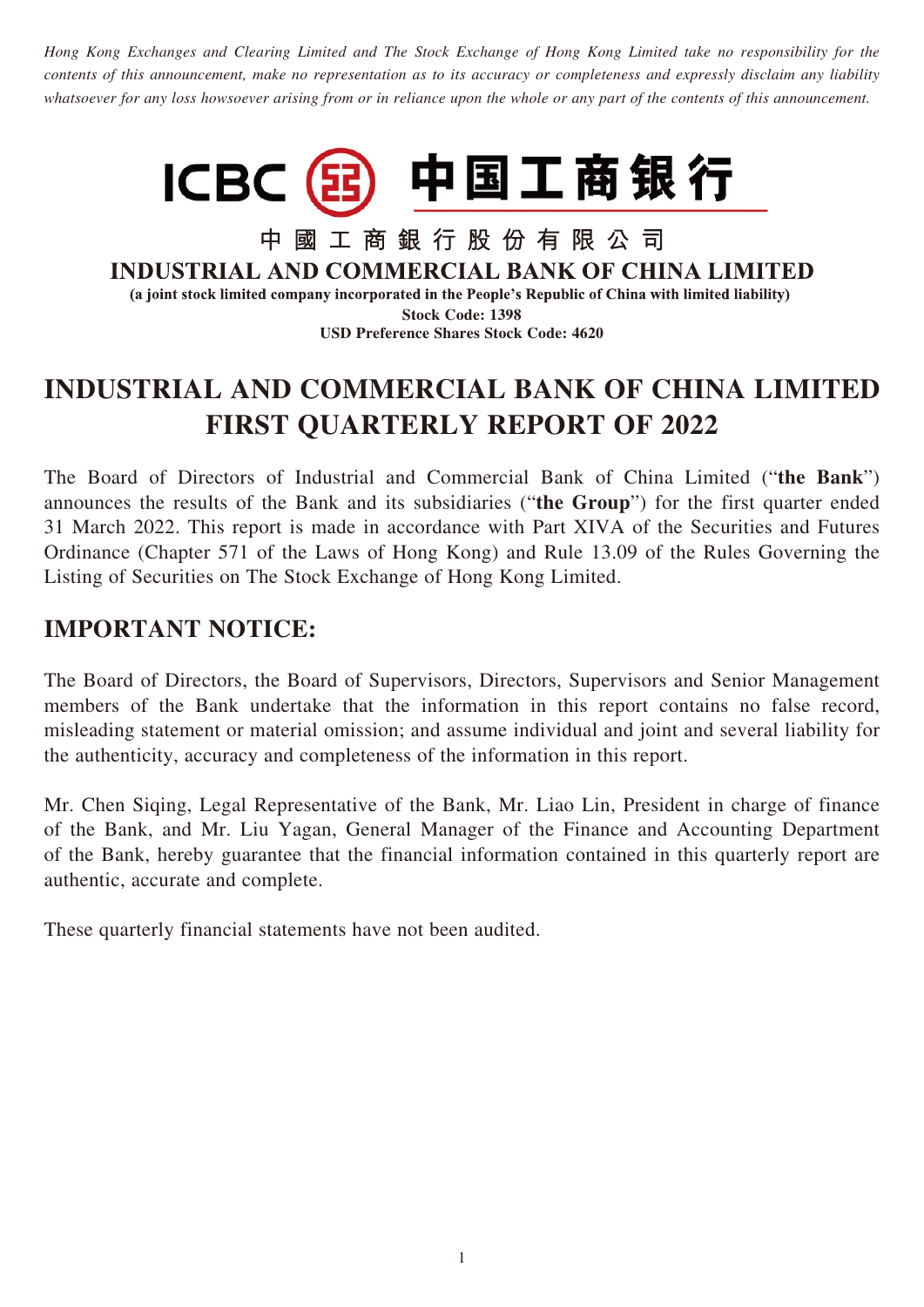# **I. Major Financial Data**

### **i. Major accounting data and financial indicators**

(Financial data and indicators in this quarterly report are prepared in accordance with International Financial Reporting Standards ("IFRSs") and, unless otherwise specified, are consolidated amounts of the Bank and its subsidiaries and denominated in Renminbi.)

|                                           |                     |               | Increase/decrease as   |
|-------------------------------------------|---------------------|---------------|------------------------|
|                                           | <b>Three months</b> | Three months  | compared to            |
|                                           | ended               | ended         | the same period of     |
| <b>Item</b>                               | 31 March 2022       | 31 March 2021 | last year $(\%)$       |
| Operating income                          | 226,858             | 214,120       | 5.95                   |
| Net profit attributable to equity holders | 90,633              | 85,730        | 5.72                   |
| of the parent company                     |                     |               |                        |
| Net cash flows from operating activities  | 1,207,219           | 612,669       | 97.04                  |
| Basic earnings per share (RMB Yuan)       | 0.25                | 0.24          | 4.17                   |
| Diluted earnings per share (RMB Yuan)     | 0.25                | 0.24          | 4.17                   |
| Return on weighted average equity         | 12.22               | 12.65         | A decrease of          |
| (%, annualised)                           |                     |               | 0.43 percentage points |

*In RMB millions, unless otherwise stated*

|                                                                |               |                  | Increase/decrease as<br>compared to the end |
|----------------------------------------------------------------|---------------|------------------|---------------------------------------------|
|                                                                | 31 March 2022 | 31 December 2021 | of last year $(\% )$                        |
| Total assets                                                   | 37,296,465    | 35, 171, 383     | 6.04                                        |
| Equity attributable to equity<br>holders of the parent company | 3,336,786     | 3,257,755        | 2.43                                        |

### **ii. Changes in major accounting data and financial indicators and the reasons thereof**

*In RMB millions, except for percentages*

|                      | Three months | Three months |           |                                           |
|----------------------|--------------|--------------|-----------|-------------------------------------------|
|                      | ended        | ended        |           |                                           |
|                      | 31 March     | 31 March     | Increase/ |                                           |
| <b>Item</b>          | 2022         | 2021         |           | decrease $(\% )$  Main reasons for change |
| Net cash flows from  | 1,207,219    | 612,669      |           | 97.04 The increase in the net increase    |
| operating activities |              |              |           | of due to customers and                   |
|                      |              |              |           | deposits from banks and                   |
|                      |              |              |           | other financial institutions              |
|                      |              |              |           | resulted in the increase in cash          |
|                      |              |              |           | inflows.                                  |

#### **iii. Reconciliation of differences between the financial statements prepared under Generally Accepted Accounting Principles of the People's Republic of China ("PRC GAAP") and those under IFRSs**

In respect of the financial statements of the Group prepared under PRC GAAP and those under IFRSs, net profit attributable to equity holders of the parent company for the reporting period ended 31 March 2022 and equity attributable to equity holders of the parent company as at the end of the reporting period have no differences.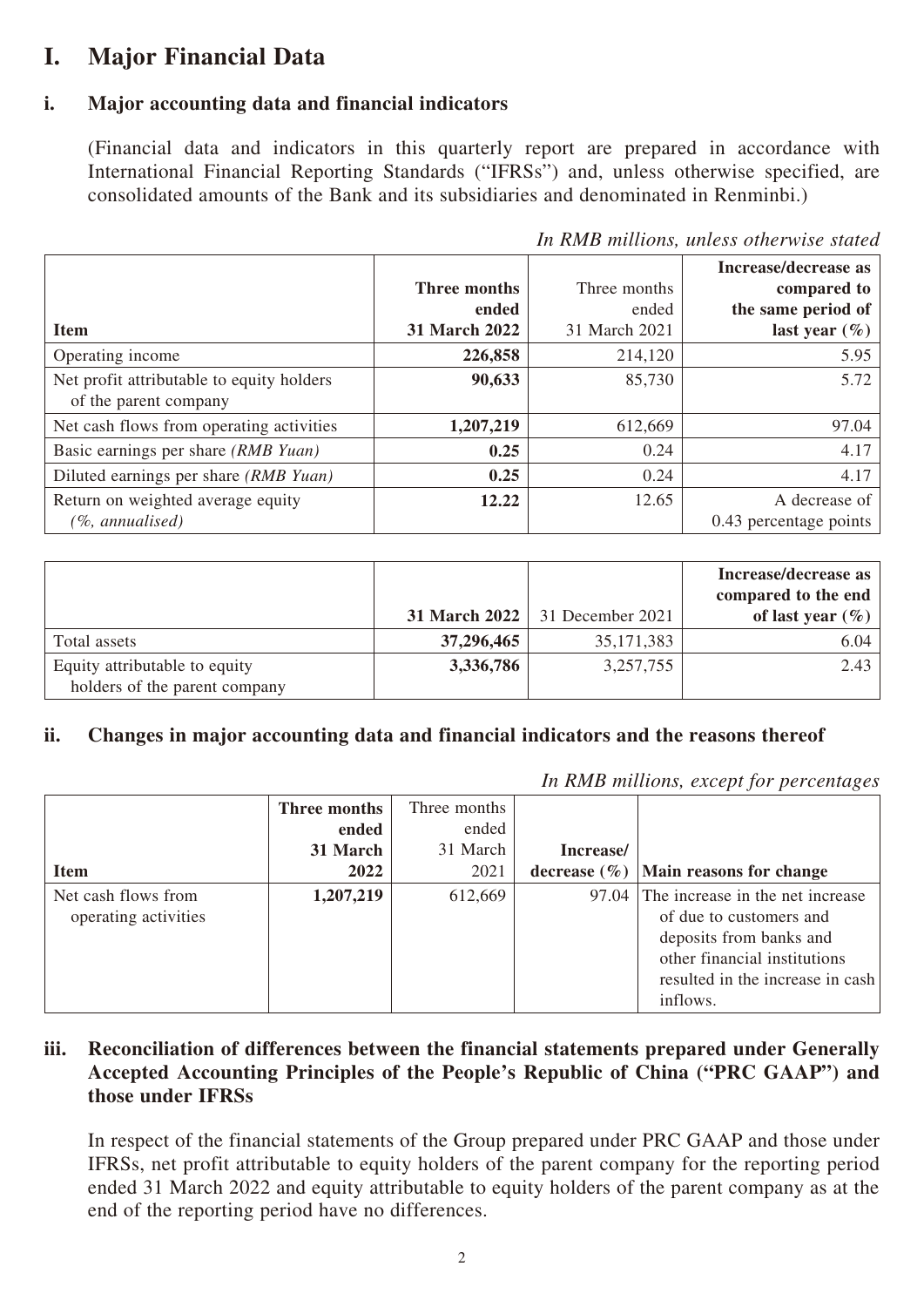### **II. Information on Shareholders**

#### **i. Number of shareholders and particulars of shareholding**

As at the end of the reporting period, the Bank had a total number of 732,155 ordinary shareholders and no holders of preference shares with voting rights restored or holders of shares with special voting rights, including 112,549 holders of H shares and 619,606 holders of A shares.

#### **PARTICULARS OF SHAREHOLDING OF THE TOP 10 ORDINARY SHAREHOLDERS OF THE BANK**

*Unit: Share*

|                                                                                                            |                              |          | Increase/<br>decrease of<br>shares as<br>compared to | <b>Shares</b> held | <b>Shareholding</b> | Number of<br>pledged/ |
|------------------------------------------------------------------------------------------------------------|------------------------------|----------|------------------------------------------------------|--------------------|---------------------|-----------------------|
|                                                                                                            |                              | Class of | the end of                                           | at the end of      | percentage          | locked-up/            |
| Name of shareholder                                                                                        | <b>Nature of shareholder</b> | shares   | last year                                            | the period         | $(\%)$              | marked shares         |
| Central Huijin Investment Ltd.                                                                             | State-owned                  | A Share  | $\overline{\phantom{0}}$                             | 123,717,852,951    | 34.71               | None                  |
| Ministry of Finance of the People's<br>Republic of China                                                   | State-owned                  | A Share  |                                                      | 110,984,806,678    | 31.14               | None                  |
| HKSCC Nominees Limited <sup>(5)</sup>                                                                      | Foreign legal person         | H Share  | 4,921,766                                            | 86,159,046,315     | 24.17               | Unknown               |
| National Council for Social<br>Security Fund <sup>(6)</sup>                                                | State-owned                  | A Share  |                                                      | 12,331,645,186     | 3.46                | None                  |
| Ping An Life Insurance Company<br>of China, Ltd. - Traditional -<br>Ordinary insurance products            | Other entities               | A Share  | $-736, 135, 000$                                     | 2,951,195,676      | 0.83                | None                  |
| China Securities Finance Co., Ltd.                                                                         | State-owned legal person     | A Share  |                                                      | 2,416,131,540      | 0.68                | None                  |
| Hong Kong Securities<br>Clearing Company Limited $(7)$                                                     | Foreign legal person         | A Share  | $-24,533,115$                                        | 1,361,918,551      | 0.38                | None                  |
| Central Huijin Asset Management<br>Co., Ltd.                                                               | State-owned legal person     | A Share  |                                                      | 1,013,921,700      | 0.28                | None                  |
| China Life Insurance Company Limited<br>- Traditional - Ordinary insurance<br>$products = 005L = CT001$ Hu | Other entities               | A Share  | $-10,736,900$                                        | 425,173,985        | 0.12                | None                  |
| Taiping Life Insurance Co., Ltd.<br>- Traditional - Ordinary insurance<br>products - 022L - CT001 Hu       | Other entities               | A Share  | $-39,299,800$                                        | 387,675,951        | 0.11                | None                  |

*Notes:* (1) The above data are based on the Bank's register of shareholders as at 31 March 2022.

- (2) The Bank had no shares subject to restrictions on sales.
- (3) HKSCC Nominees Limited is a wholly-owned subsidiary of Hong Kong Securities Clearing Company Limited. Central Huijin Asset Management Co., Ltd. is a wholly-owned subsidiary of Central Huijin Investment Ltd. Save as disclosed above, the Bank is not aware of any connected relations or concert party action among the afore-mentioned shareholders.
- (4) Except to the extent unknown to HKSCC Nominees Limited, the top 10 shareholders of the Bank did not participate in any margin trading, short selling or refinancing business.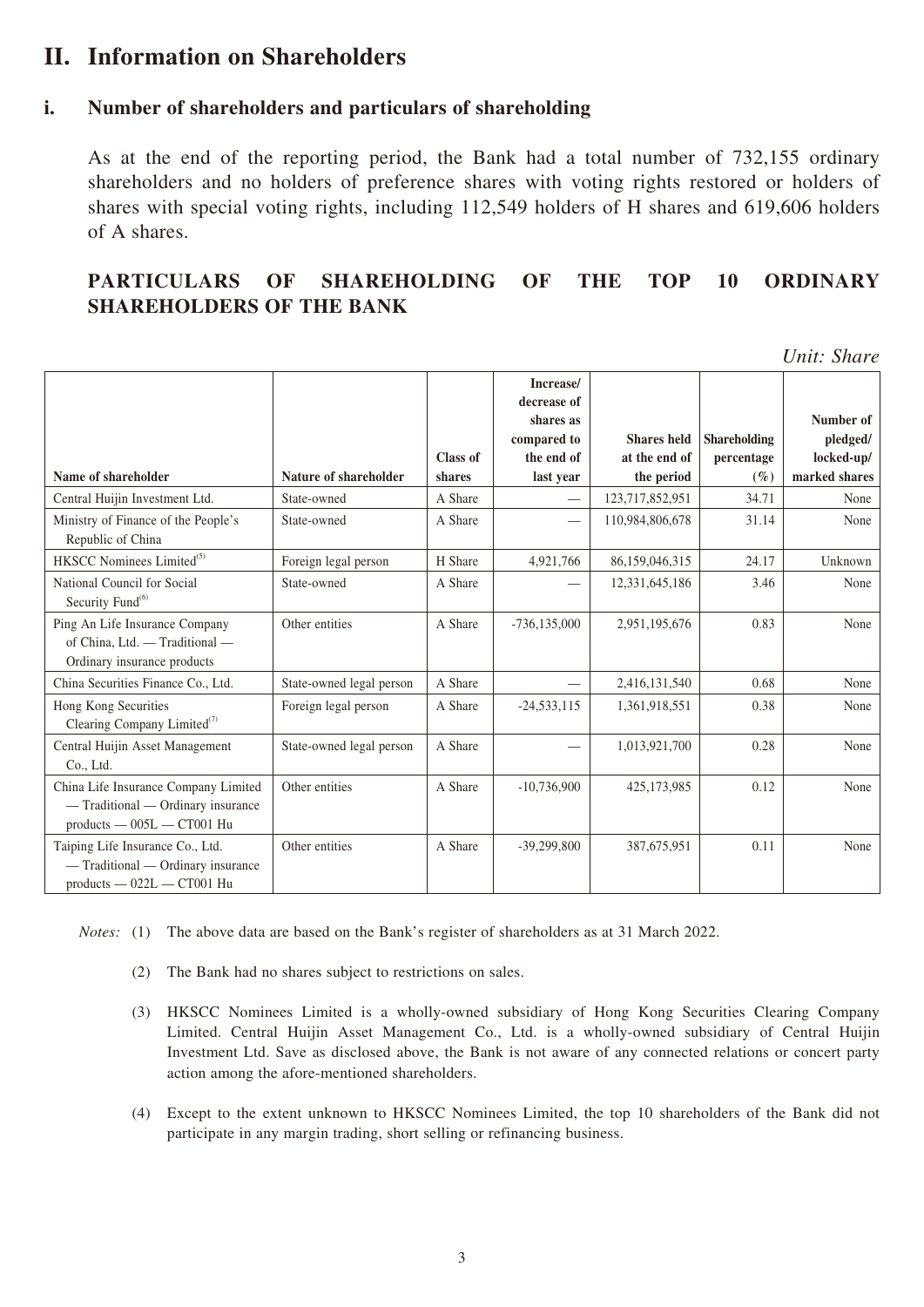- (5) The number of shares held by HKSCC Nominees Limited at the end of the period refers to the total H shares held by it as a nominee on behalf of all institutional and individual investors registered with accounts opened with HKSCC Nominees Limited as at 31 March 2022, which included H shares of the Bank held by National Council for Social Security Fund.
- (6) According to the Notice on Comprehensively Transferring Part of State-Owned Capital to Fortify Social Security Funds (Cai Zi [2019] No. 49), Ministry of Finance of the People's Republic of China transferred 12,331,645,186 A shares to the state-owned capital transfer account of National Council for Social Security Fund in a lump sum in December 2019. According to the relevant requirements under the Notice of the State Council on Issuing the Implementation Plan for Transferring Part of State-Owned Capital to Fortify Social Security Funds (Guo Fa [2017] No. 49), National Council for Social Security Fund shall perform the obligation of more than 3-year lock-up period as of the date of the receipt of transferred shares. At the end of the reporting period, according to the information provided by National Council for Social Security Fund to the Bank, National Council for Social Security Fund also held 7,946,049,758 H shares of the Bank and 20,277,694,944 A and H shares in aggregate, accounting for 5.69% of the Bank's total ordinary shares.
- (7) The number of shares held by Hong Kong Securities Clearing Company Limited at the end of the period refers to the total A shares (Northbound shares of the Shanghai-Hong Kong Stock Connect) held by it as a nominal holder designated by and on behalf of Hong Kong and foreign investors as at 31 March 2022.

#### **ii. Number of preference shareholders and particulars of shareholding**

As at the end of the reporting period, the Bank had one offshore preference shareholder (or proxy), 26 domestic preference shareholders of " 工行優 1" and 33 domestic preference shareholders of " 工行優 2".

#### **PARTICULARS OF SHAREHOLDING OF THE TOP 10 OFFSHORE PREFERENCE SHAREHOLDERS (OR PROXIES) OF THE BANK**

| Name of shareholder   | Nature of<br>shareholder | <b>Class of shares</b> | Increase/<br>decrease of<br>shares as<br>compared to<br>the end of<br>last year | <b>Shares held</b><br>at the end of<br>the period | <b>Shareholding</b><br>percentage<br>$(\%)$ | Number of<br>shares subject<br>to restrictions<br>on sales | Number of<br>pledged/<br>locked-up/<br>marked shares |
|-----------------------|--------------------------|------------------------|---------------------------------------------------------------------------------|---------------------------------------------------|---------------------------------------------|------------------------------------------------------------|------------------------------------------------------|
| The Bank of New York  | Foreign legal            | USD offshore           | $\overline{\phantom{a}}$                                                        | 145,000,000                                       | 100                                         |                                                            | Unknown                                              |
| Depository (Nominees) | person                   | preference             |                                                                                 |                                                   |                                             |                                                            |                                                      |
| Limited               |                          | shares                 |                                                                                 |                                                   |                                             |                                                            |                                                      |

*Notes:* (1) The above data are based on the Bank's register of offshore preference shareholders as at 31 March 2022.

- (2) As the issuance of the offshore preference shares above was private offering, the register of preference shareholders presented the information on the registered holder of the offshore preference shares.
- (3) The Bank is not aware of any connected relations or concert party action between the afore-mentioned preference shareholder and the top 10 ordinary shareholders.
- (4) "Shareholding percentage" refers to the percentage of offshore preference shares held by preference shareholders in total number of offshore preference shares.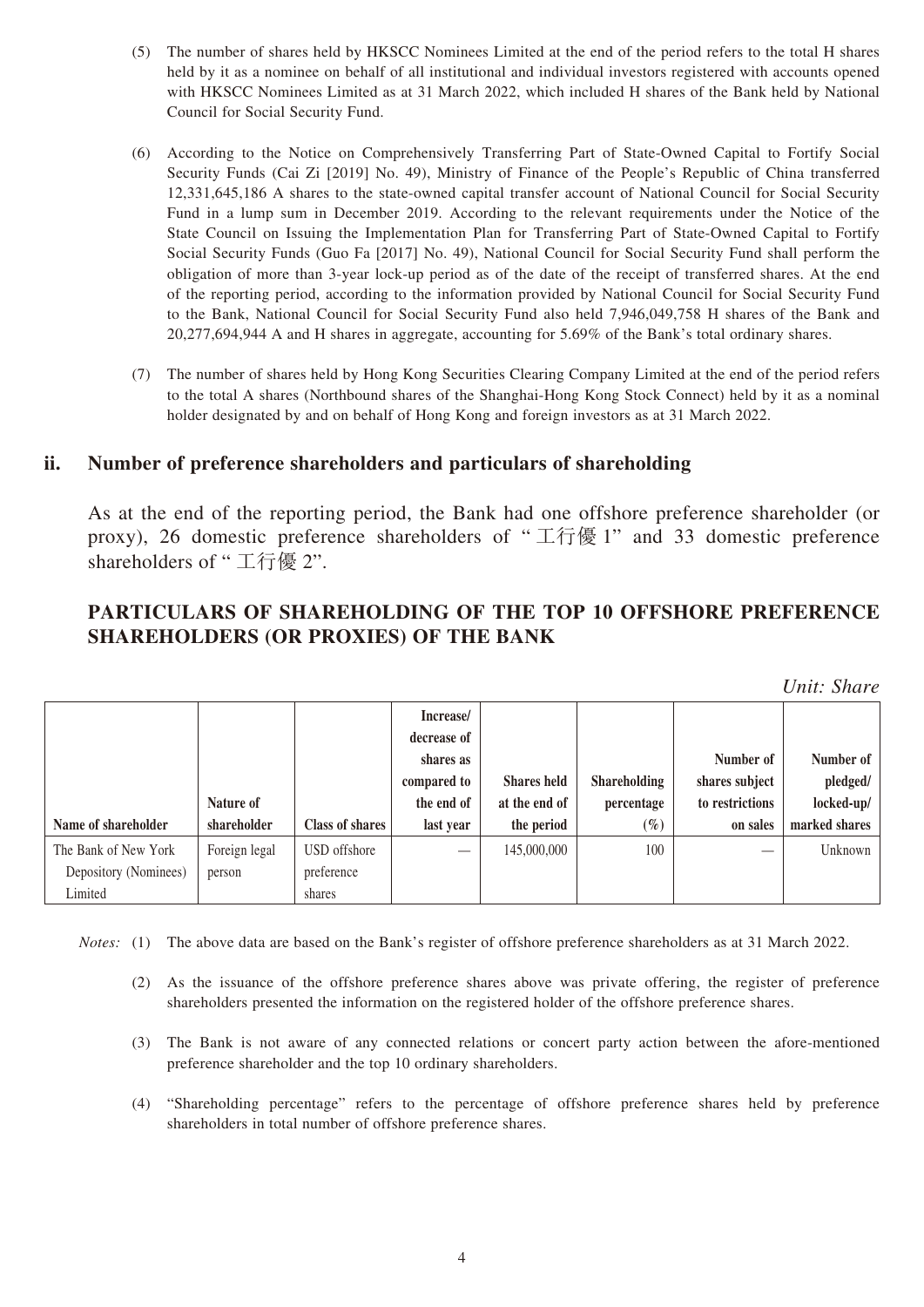### **PARTICULARS OF SHAREHOLDING OF THE TOP 10 DOMESTIC PREFERENCE SHAREHOLDERS OF " 工行優 1"**

*Unit: Share*

|                                                                    |                                              |                                  | Increase/<br>decrease of<br>shares as<br>compared to | <b>Shares held</b>          | Shareholding         | Number of<br>shares subject | Number of<br>pledged/       |
|--------------------------------------------------------------------|----------------------------------------------|----------------------------------|------------------------------------------------------|-----------------------------|----------------------|-----------------------------|-----------------------------|
| Name of shareholder                                                | Nature of<br>shareholder                     | <b>Class of shares</b>           | the end of<br>last year                              | at the end of<br>the period | percentage<br>$(\%)$ | to restrictions<br>on sales | locked-up/<br>marked shares |
| China Mobile<br>Communications<br>Group Co., Ltd.                  | State-owned<br>legal person                  | Domestic<br>preference<br>shares |                                                      | 200,000,000                 | 44.4                 |                             | None                        |
| China National Tobacco<br>Corporation                              | Other entities                               | Domestic<br>preference<br>shares |                                                      | 50,000,000                  | 11.1                 |                             | None                        |
| China Life Insurance<br>Company Limited                            | State-owned<br>legal person                  | Domestic<br>preference<br>shares |                                                      | 35,000,000                  | 7.8                  |                             | None                        |
| Ping An Life Insurance<br>Company of China, Ltd.                   | Domestic non-<br>state-owned<br>legal person | Domestic<br>preference<br>shares |                                                      | 30,000,000                  | 6.7                  |                             | None                        |
| <b>BOCOM Schroders Asset</b><br>Management Co., Ltd.               | Domestic non-<br>state-owned<br>legal person | Domestic<br>preference<br>shares |                                                      | 18,000,000                  | 4.0                  |                             | None                        |
| CCB Trust Co., Ltd.                                                | State-owned<br>legal person                  | Domestic<br>preference<br>shares |                                                      | 15,000,000                  | 3.3                  |                             | None                        |
| <b>BOC</b> International<br>(China) Co., Ltd.                      | State-owned<br>legal person                  | Domestic<br>preference<br>shares |                                                      | 15,000,000                  | 3.3                  |                             | None                        |
| CITIC Securities Co., Ltd.                                         | State-owned<br>legal person                  | Domestic<br>preference<br>shares |                                                      | 12,290,000                  | 2.7                  |                             | None                        |
| Hwabao Trust Co., Ltd.                                             | State-owned<br>legal person                  | Domestic<br>preference<br>shares |                                                      | 11,400,000                  | 2.5                  |                             | None                        |
| China National Tobacco<br>Corporation<br>Shandong Branch           | Other entities                               | Domestic<br>preference<br>shares |                                                      | 10,000,000                  | 2.2                  |                             | None                        |
| China National Tobacco<br>Corporation<br>Heilongjiang Branch       | Other entities                               | Domestic<br>preference<br>shares |                                                      | 10,000,000                  | 2.2                  |                             | None                        |
| Ping An Property &<br>Casualty Insurance<br>Company of China, Ltd. | Domestic non-<br>state-owned<br>legal person | Domestic<br>preference<br>shares |                                                      | 10,000,000                  | 2.2                  |                             | None                        |

*Notes:* (1) The above data are based on the Bank's register of domestic preference shareholders of "工行優1" as at 31 March 2022.

- (2) China National Tobacco Corporation Shandong Branch and China National Tobacco Corporation Heilongjiang Branch are both wholly-owned subsidiaries of China National Tobacco Corporation. "China Life Insurance Company Limited — Traditional — Ordinary insurance products —  $005L$  — CT001 Hu" is managed by China Life Insurance Company Limited. "Ping An Life Insurance Company of China, Ltd. — Traditional — Ordinary insurance products" is managed by Ping An Life Insurance Company of China, Ltd. Ping An Life Insurance Company of China, Ltd. and Ping An Property & Casualty Insurance Company of China Ltd. have connected relations. Save as disclosed above, the Bank is not aware of any connected relations or concert party action among the afore-mentioned preference shareholders and among the afore-mentioned preference shareholders and top 10 ordinary shareholders.
- (3) "Shareholding percentage" refers to the percentage of domestic preference shares of " 工行優 1" held by preference shareholders in total number (450 million shares) of domestic preference shares of "工行優 1".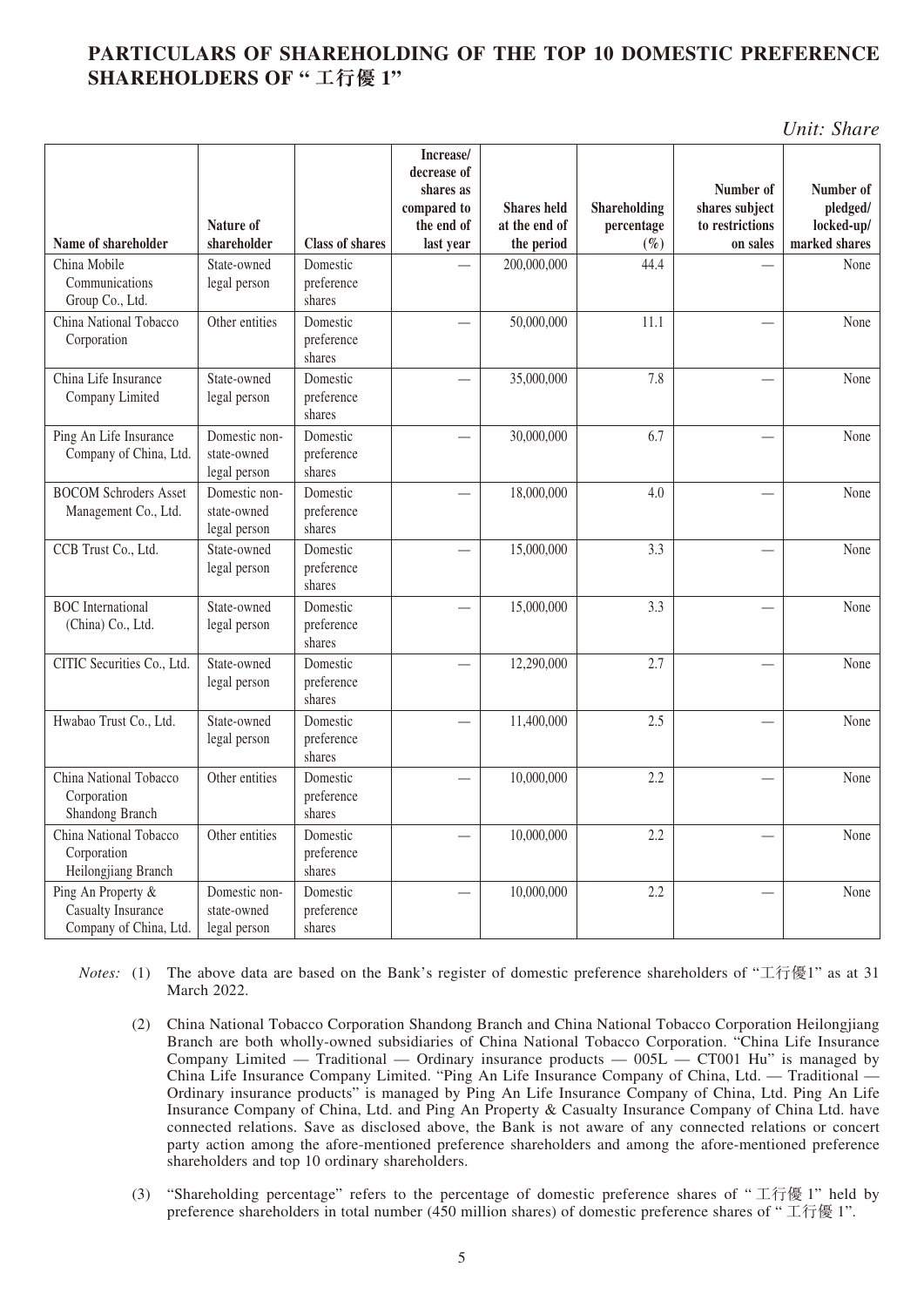#### **PARTICULARS OF SHAREHOLDING OF THE TOP 10 DOMESTIC PREFERENCE SHAREHOLDERS OF " 工行優 2"**

*Unit: Share*

|                                                                    |                                              |                                  | Increase/<br>decrease of<br>shares as |                             |                | Number of                   | Number of                   |
|--------------------------------------------------------------------|----------------------------------------------|----------------------------------|---------------------------------------|-----------------------------|----------------|-----------------------------|-----------------------------|
|                                                                    |                                              |                                  | compared to                           | <b>Shares</b> held          | Shareholding   | shares subject              | pledged/                    |
| Name of shareholder                                                | Nature of<br>shareholder                     | <b>Class of shares</b>           | the end of                            | at the end of<br>the period | percentage     | to restrictions<br>on sales | locked-up/<br>marked shares |
| China Life Insurance                                               | State-owned                                  | Domestic                         | last year                             |                             | $(\%)$<br>17.1 |                             | None                        |
| Company Limited                                                    | legal person                                 | preference<br>shares             |                                       | 120,000,000                 |                |                             |                             |
| Hwabao Trust Co., Ltd.                                             | State-owned<br>legal person                  | Domestic<br>preference<br>shares |                                       | 112,750,000                 | 16.1           |                             | None                        |
| China Mobile<br>Communications<br>Group Co., Ltd.                  | State-owned<br>legal person                  | Domestic<br>preference<br>shares |                                       | 100,000,000                 | 14.3           |                             | None                        |
| <b>BOC</b> International<br>(China) Co., Ltd.                      | State-owned<br>legal person                  | Domestic<br>preference<br>shares |                                       | 70,000,000                  | 10.0           |                             | None                        |
| CCB Trust Co., Ltd.                                                | State-owned<br>legal person                  | Domestic<br>preference<br>shares | $-6,000,000$                          | 64,000,000                  | 9.1            |                             | None                        |
| China National Tobacco<br>Corporation                              | Other entities                               | Domestic<br>preference<br>shares |                                       | 50,000,000                  | 7.1            |                             | None                        |
| Jiangsu International<br>Trust Co., Ltd.                           | State-owned<br>legal person                  | Domestic<br>preference<br>shares |                                       | 37,250,000                  | 5.3            |                             | None                        |
| Shanghai Tobacco<br>Group Co., Ltd.                                | Other entities                               | Domestic<br>preference<br>shares |                                       | 30,000,000                  | 4.3            |                             | None                        |
| Bank of Beijing Co., Ltd.                                          | Domestic non-<br>state-owned<br>legal person | Domestic<br>preference<br>shares |                                       | 20,000,000                  | 2.9            |                             | None                        |
| <b>BOCOM Schroders Asset</b><br>Management Co., Ltd.               | Domestic non-<br>state-owned<br>legal person | Domestic<br>preference<br>shares |                                       | 15,000,000                  | 2.1            |                             | None                        |
| Ping An Property &<br>Casualty Insurance<br>Company of China, Ltd. | Domestic non-<br>state-owned<br>legal person | Domestic<br>preference<br>shares |                                       | 15,000,000                  | 2.1            |                             | None                        |

*Notes:* (1) The above data are based on the Bank's register of domestic preference shareholders of "工行優2" as at 31 March 2022.

- (2) Shanghai Tobacco Group Co., Ltd., China National Tobacco Corporation Shandong Branch and China National Tobacco Corporation Heilongjiang Branch are all wholly-owned subsidiaries of China National Tobacco Corporation. "China Life Insurance Company Limited — Traditional — Ordinary insurance products — 005L — CT001 Hu" is managed by China Life Insurance Company Limited. "Ping An Life Insurance Company of China, Ltd. — Traditional — Ordinary insurance products" is managed by Ping An Life Insurance Company of China, Ltd. Ping An Life Insurance Company of China, Ltd. and Ping An Property & Casualty Insurance Company of China Ltd. have connected relations. Save as disclosed above, the Bank is not aware of any connected relations or concert party action among the afore-mentioned preference shareholders and among the afore-mentioned preference shareholders and top 10 ordinary shareholders.
- (3) "Shareholding percentage" refers to the percentage of domestic preference shares of " 工行優 2" held by preference shareholders in total number (700 million shares) of domestic preference shares of " 工行優 2".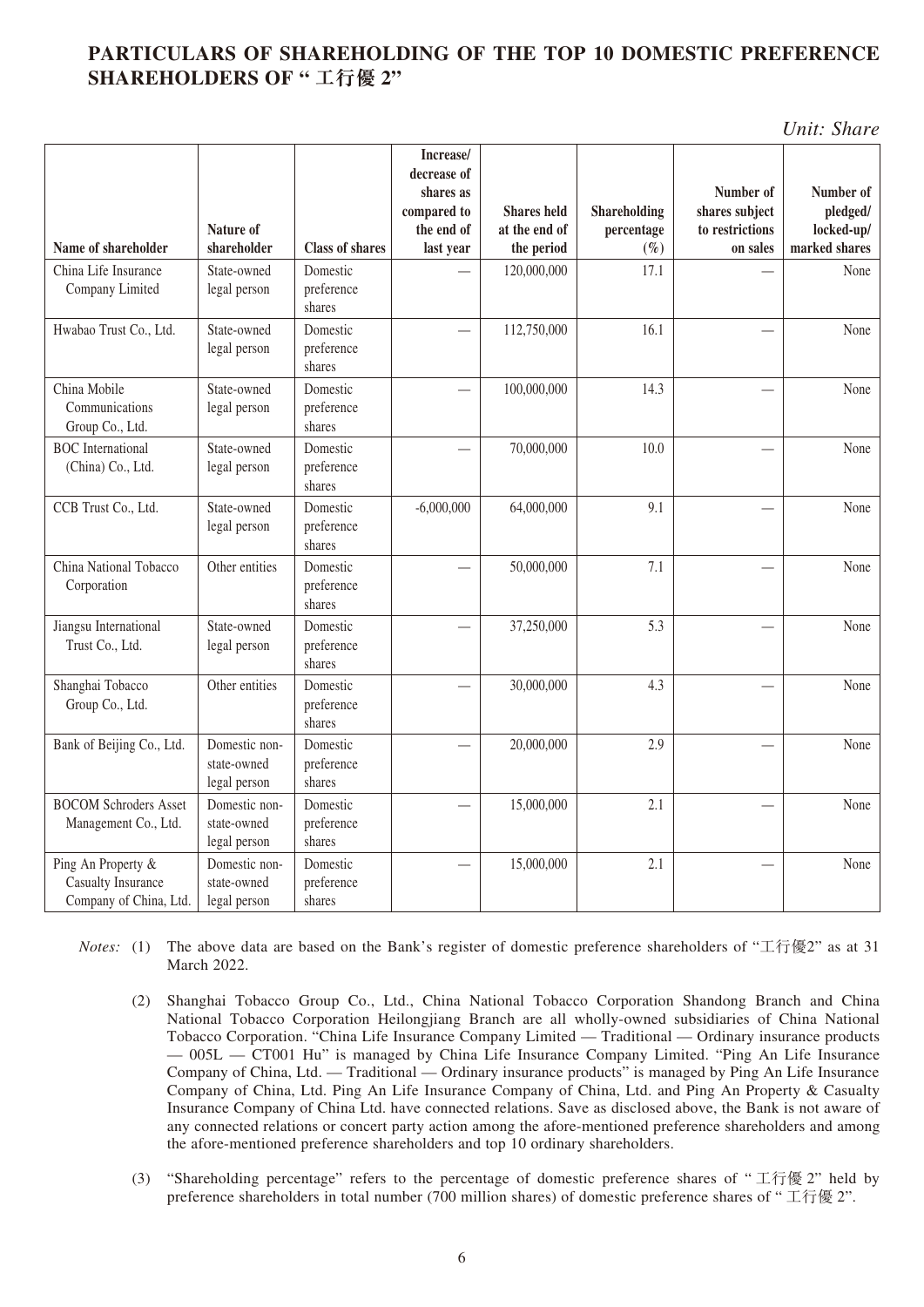# **III. Other Matters Requiring Attention**

### **i. Brief analysis on overall operating activities in the first quarter**

Set out below are the highlights of the operating results of the Group for the reporting period:

**Net profit increased steadily.** For the first three months of 2022, net profit amounted to RMB91,129 million, representing an increase of 5.60% compared with the same period of last year. Annualised return on average total assets and annualised return on weighted average equity were 1.01% and 12.22%, down 0.01 and 0.43 percentage points respectively.

Operating income amounted to RMB226,858 million, representing an increase of 5.95% compared with the same period of last year. Net interest income was RMB177,281 million, representing an increase of 6.41%. Annualised net interest margin stood at 2.10%. Noninterest income reported RMB49,577 million, representing an increase of 4.33%, of which net fee and commission income was RMB41,668 million, representing an increase of 1.22%. Operating expenses (excluding taxes and surcharges) were RMB43,438 million, representing an increase of 5.19%. Cost-to-income ratio was 19.15%.

As at the end of the reporting period, total assets amounted to RMB37,296,465 million, representing an increase of RMB2,125,082 million or 6.04% over the end of the previous year. Total loans and advances to customers (excluding accrued interest) amounted to RMB21,602,921 million, representing an increase of RMB935,676 million or 4.53%, of which RMB loans of domestic branches grew by RMB926,305 million or 4.89%. In terms of the structure, corporate loans were RMB12,936,622 million, personal loans were RMB8,065,555 million and discounted bills were RMB600,744 million. Investments reached RMB9,536,175 million, representing an increase of RMB278,415 million or 3.01%.

Total liabilities amounted to RMB33,941,551 million, representing an increase of RMB2,045,426 million or 6.41% over the end of the previous year. Due to customers amounted to RMB27,972,681 million, representing an increase of RMB1,530,907 million or 5.79%. In terms of the structure, time deposits were RMB14,345,448 million, demand deposits were RMB13,064,775 million, other deposits were RMB183,817 million and accrued interest was RMB378,641 million.

Shareholders' equity amounted to RMB3,354,914 million, representing an increase of RMB79,656 million or 2.43% over the end of last year.

**Loan quality maintained stable.** According to the five-category classification of loans, the balance of non-performing loans ("NPLs") amounted to RMB306,887 million, representing an increase of RMB13,458 million over the end of the previous year. The NPL ratio was 1.42%, same as the end of the previous year. The allowance to NPLs stood at 209.91%, representing an increase of 4.07 percentage points.

The core tier 1 capital adequacy ratio was 13.43%, the tier 1 capital adequacy ratio was 15.04% and the capital adequacy ratio was 18.25%, all meeting regulatory requirements.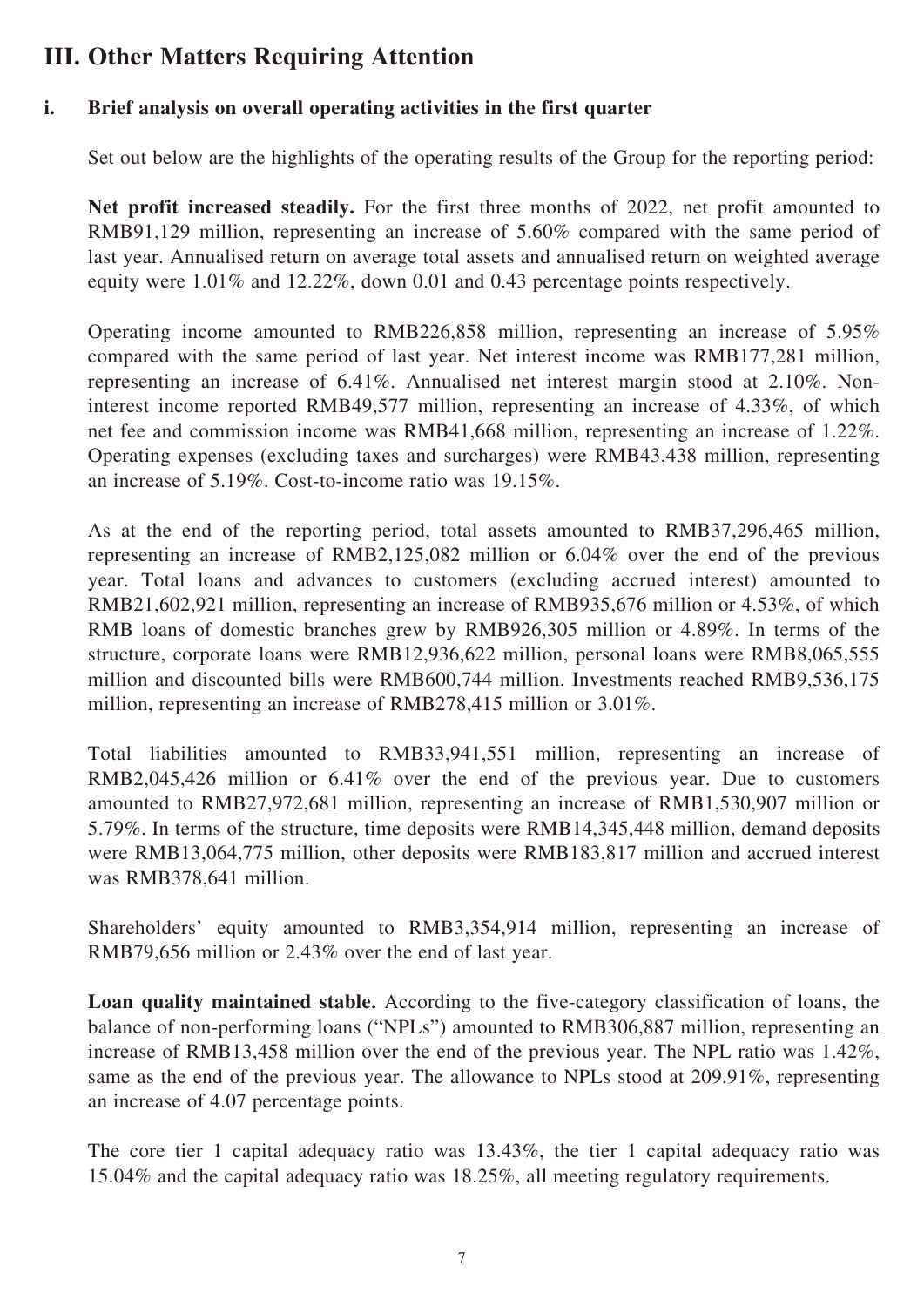#### **ii. Progress of significant events**

#### *Issuance of Eligible Tier 2 Capital Instruments*

The Bank issued two tranches of tier 2 capital bonds of RMB40.0 billion and RMB50.0 billion in China's national inter-bank bond market in January and April 2022 respectively. All proceeds were used to replenish the Bank's tier 2 capital in accordance with the applicable laws as approved by relevant regulatory authorities. Please refer to the announcements published by the Bank on the website of Shanghai Stock Exchange, the "HKEXnews" website of Hong Kong Exchanges and Clearing Limited and the website of the Bank.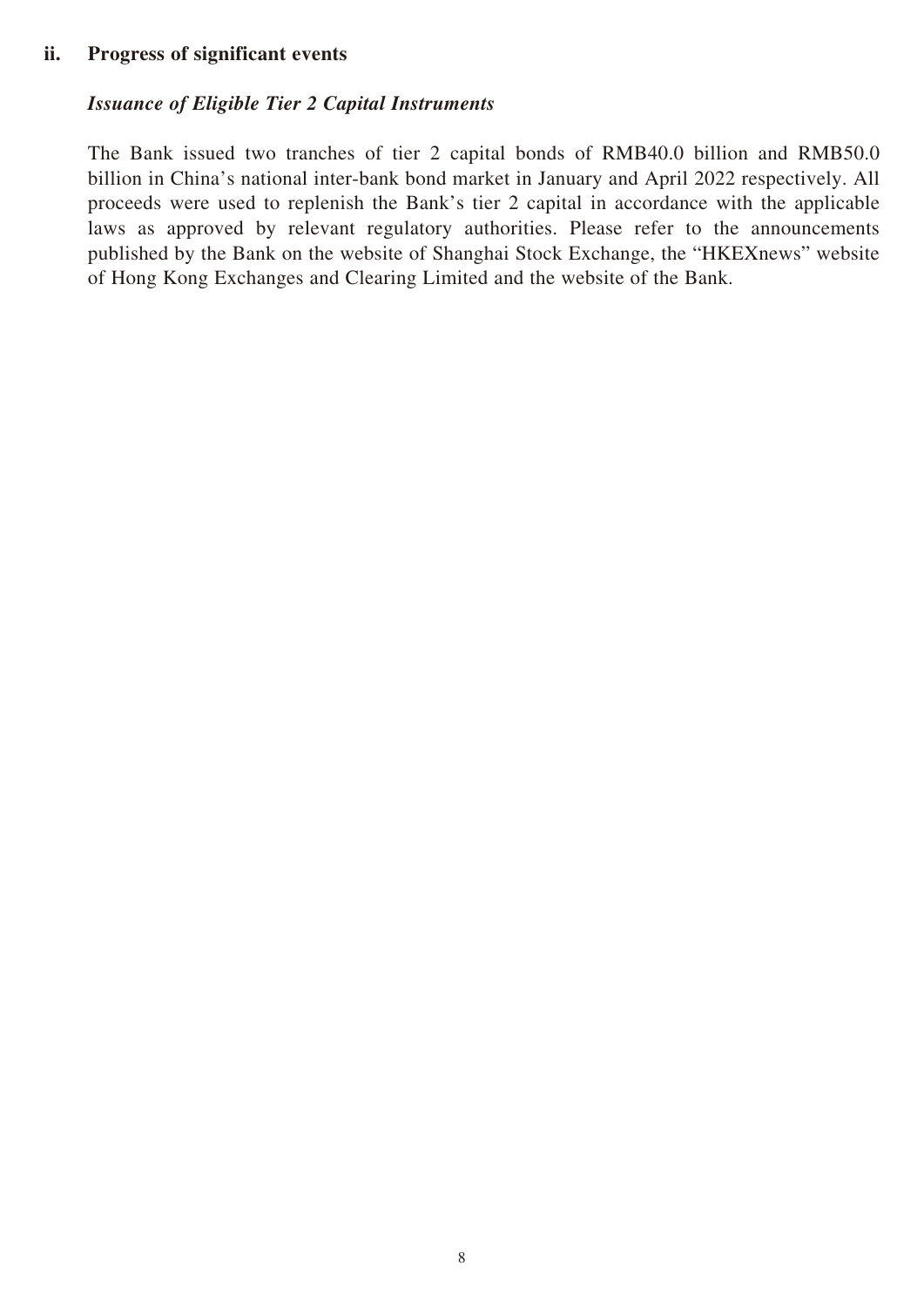# **IV. Quarterly Financial Statements Prepared based on IFRSs**

### **Industrial and Commercial Bank of China Limited Consolidated Statement of Profit or Loss**

**(Based on IFRSs) For the three months ended 31 March 2022** *(In RMB millions, unless otherwise stated)*

|                                                   | <b>Three months</b> | Three months |
|---------------------------------------------------|---------------------|--------------|
|                                                   | ended               | ended        |
|                                                   | 31 March            | 31 March     |
|                                                   | 2022                | 2021         |
|                                                   | (Unaudited)         | (Unaudited)  |
| Interest income                                   | 305,370             | 278,781      |
| Interest expense                                  | (128,089)           | (112, 180)   |
| NET INTEREST INCOME                               | 177,281             | 166,601      |
| Fee and commission income                         | 45,649              | 44,896       |
| Fee and commission expense                        | (3,981)             | (3,732)      |
| <b>NET FEE AND COMMISSION INCOME</b>              | 41,668              | 41,164       |
| Net trading income                                | 298                 | 2,371        |
| Net gains on financial investments                | 1,268               | 112          |
| Other operating income, net                       | 6,343               | 3,872        |
| <b>OPERATING INCOME</b>                           | 226,858             | 214,120      |
| Operating expenses                                | (45, 658)           | (43, 457)    |
| Impairment losses on assets                       | (70, 662)           | (62, 862)    |
| <b>OPERATING PROFIT</b>                           | 110,538             | 107,801      |
| Share of results of associates and joint ventures | 552                 | 619          |
| PROFIT BEFORE TAXATION                            | 111,090             | 108,420      |
| Income tax expense                                | (19,961)            | (22, 123)    |
| <b>PROFIT FOR THE PERIOD</b>                      | 91,129              | 86,297       |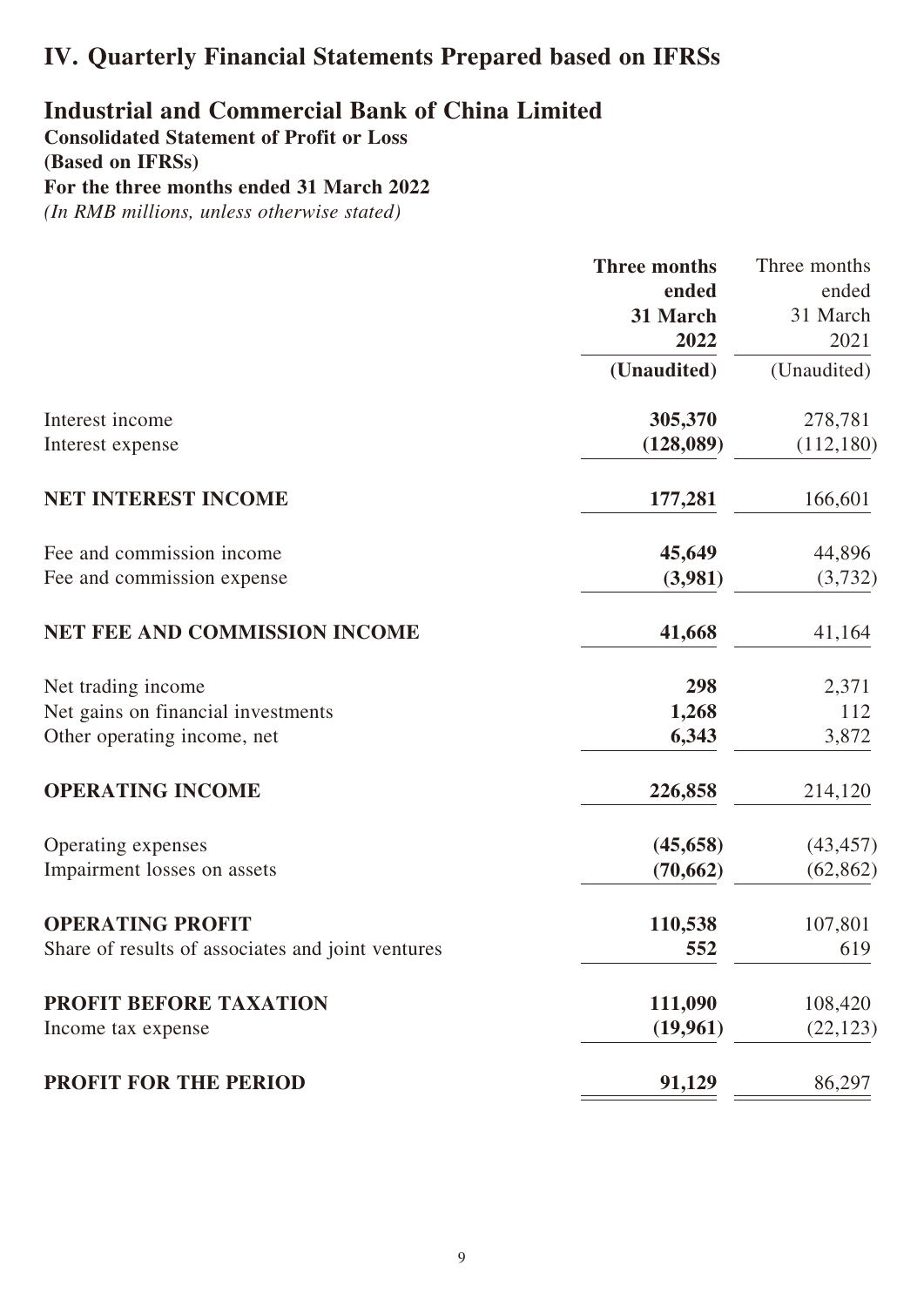### **Consolidated Statement of Profit or Loss (continued)**

**(Based on IFRSs)**

```
For the three months ended 31 March 2022
```

|                                      | Three months<br>ended 31 March ended 31 March<br>2022 | Three months<br>2021 |
|--------------------------------------|-------------------------------------------------------|----------------------|
|                                      | (Unaudited)                                           | (Unaudited)          |
| Attributable to:                     |                                                       |                      |
| Equity holders of the parent company | 90,633                                                | 85,730               |
| Non-controlling interests            | 496                                                   | 567                  |
| Profit for the period                | 91,129                                                | 86,297               |
| <b>EARNINGS PER SHARE</b>            |                                                       |                      |
| — Basic (RMB Yuan)                   | 0.25                                                  | 0.24                 |
| — Diluted ( $RMBYuan$ )              | 0.25                                                  | 0.24                 |

| <b>Chen Siging</b> | Liao Lin             | Liu Yagan                      |
|--------------------|----------------------|--------------------------------|
| Chairman           | <i>Vice Chairman</i> | General Manager of the Finance |
|                    | and President        | and Accounting Department      |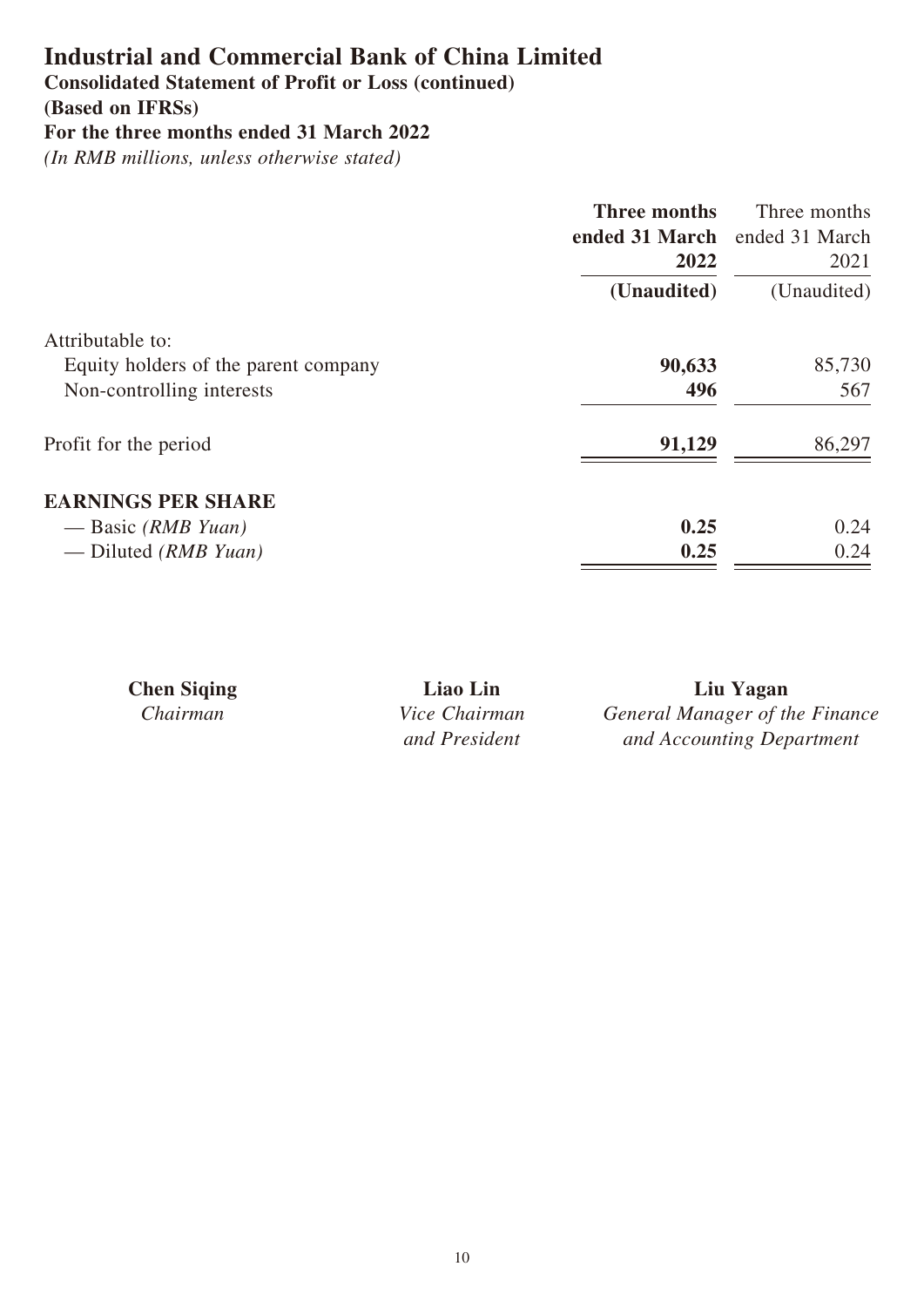# **Industrial and Commercial Bank of China Limited Consolidated Statement of Profit or Loss and Other Comprehensive Income**

**(Based on IFRSs)**

**For the three months ended 31 March 2022**

*(In RMB millions, unless otherwise stated)*

| <b>Three months</b><br>ended<br>31 March<br>2022 | Three months<br>ended<br>31 March<br>2021 |
|--------------------------------------------------|-------------------------------------------|
|                                                  | (Unaudited)                               |
| 91,129                                           | 86,297                                    |
|                                                  |                                           |
|                                                  |                                           |
| (1,218)<br>4                                     | 2,020                                     |
|                                                  |                                           |
| (10, 532)                                        | (3,132)                                   |
| 368<br>76                                        | 374<br>406                                |
| (700)<br>1,168<br>120                            | 59<br>(1,246)<br>76                       |
| (10,714)                                         | (1,443)                                   |
| 80,415                                           | 84,854                                    |
| 79,790<br>625                                    | 84,175<br>679                             |
|                                                  | (Unaudited)                               |

| <b>Chen Siging</b> | Liao Lin             | Liu Yagan                    |
|--------------------|----------------------|------------------------------|
| Chairman           | <i>Vice Chairman</i> | <b>General Manager of th</b> |
|                    | and President        | and Accounting Dep           |

*Manager of the Finance and Accounting Department*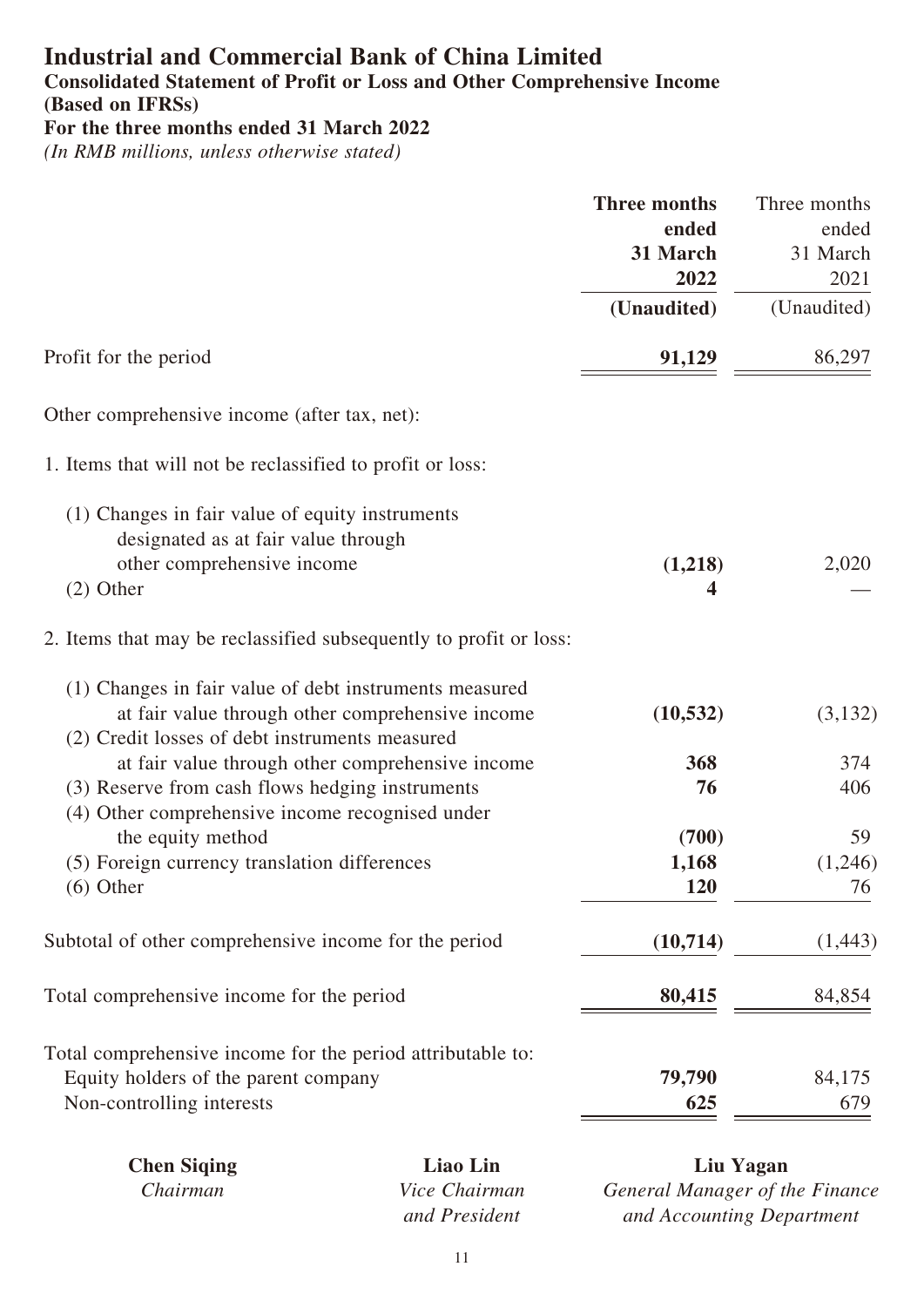### **Industrial and Commercial Bank of China Limited Consolidated Statement of Financial Position**

# **(Based on IFRSs)**

**31 March 2022**

| 31 March                                                        | 31 December  |
|-----------------------------------------------------------------|--------------|
| 2022                                                            | 2021         |
| (Unaudited)                                                     | (Audited)    |
| <b>ASSETS</b>                                                   |              |
| Cash and balances with central banks<br>3,509,818               | 3,098,438    |
| Due from banks and other financial institutions<br>830,243      | 827,150      |
| Derivative financial assets<br>112,006                          | 76,140       |
| 1,137,687<br>Reverse repurchase agreements                      | 663,496      |
| Loans and advances to customers<br>21,009,578                   | 20,109,200   |
| <b>Financial investments</b><br>9,536,175                       | 9,257,760    |
| — Financial investments measured at fair value                  |              |
| through profit or loss<br>738,885                               | 623,223      |
| - Financial investments measured at fair value                  |              |
| through other comprehensive income<br>1,720,707                 | 1,803,604    |
| - Financial investments measured at amortised cost<br>7,076,583 | 6,830,933    |
| Investments in associates and joint ventures<br>64,987          | 61,782       |
| 287,518<br>Property and equipment                               | 290,296      |
| Deferred tax assets<br>88,648                                   | 79,259       |
| 719,805<br>Other assets                                         | 707,862      |
| <b>TOTAL ASSETS</b><br>37,296,465                               | 35, 171, 383 |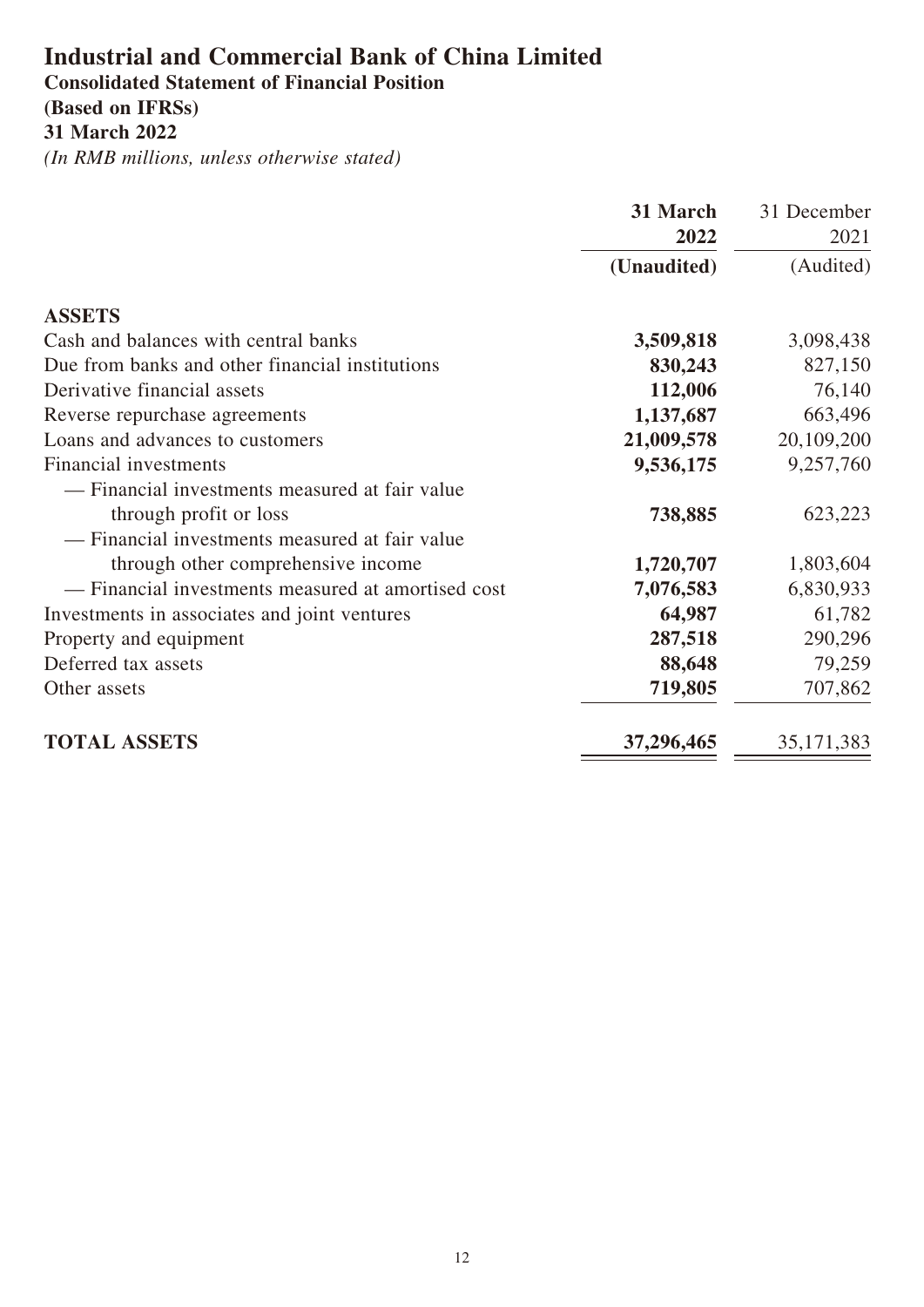**Consolidated Statement of Financial Position (continued)**

# **(Based on IFRSs)**

**31 March 2022**

|                                                             | 31 March    | 31 December  |
|-------------------------------------------------------------|-------------|--------------|
|                                                             | 2022        | 2021         |
|                                                             | (Unaudited) | (Audited)    |
| <b>LIABILITIES</b>                                          |             |              |
| Due to central banks                                        | 47,919      | 39,723       |
| Financial liabilities designated as at fair value through   |             |              |
| profit or loss                                              | 81,248      | 87,180       |
| Derivative financial liabilities                            | 117,590     | 71,337       |
| Due to banks and other financial institutions               | 3,262,549   | 2,921,029    |
| Repurchase agreements                                       | 508,369     | 365,943      |
| Certificates of deposit                                     | 234,339     | 290,342      |
| Due to customers                                            | 27,972,681  | 26, 441, 774 |
| Income tax payable                                          | 116,695     | 92,443       |
| Deferred tax liabilities                                    | 5,352       | 5,624        |
| Debt securities issued                                      | 820,747     | 791,375      |
| Other liabilities                                           | 774,062     | 789,355      |
| <b>TOTAL LIABILITIES</b>                                    | 33,941,551  | 31,896,125   |
| <b>EQUITY</b>                                               |             |              |
| Equity attributable to equity holders of the parent company |             |              |
| Share capital                                               | 356,407     | 356,407      |
| Other equity instruments                                    | 354,331     | 354,331      |
| Reserves                                                    | 915,664     | 926,375      |
| Retained earnings                                           | 1,710,384   | 1,620,642    |
|                                                             | 3,336,786   | 3,257,755    |
| Non-controlling interests                                   | 18,128      | 17,503       |
| <b>TOTAL EQUITY</b>                                         | 3,354,914   | 3,275,258    |
| <b>TOTAL LIABILITIES AND EQUITY</b>                         | 37,296,465  | 35, 171, 383 |

| <b>Chen Siging</b> | Liao Lin             | Liu Yagan                      |
|--------------------|----------------------|--------------------------------|
| Chairman           | <i>Vice Chairman</i> | General Manager of the Finance |
|                    | and President        | and Accounting Department      |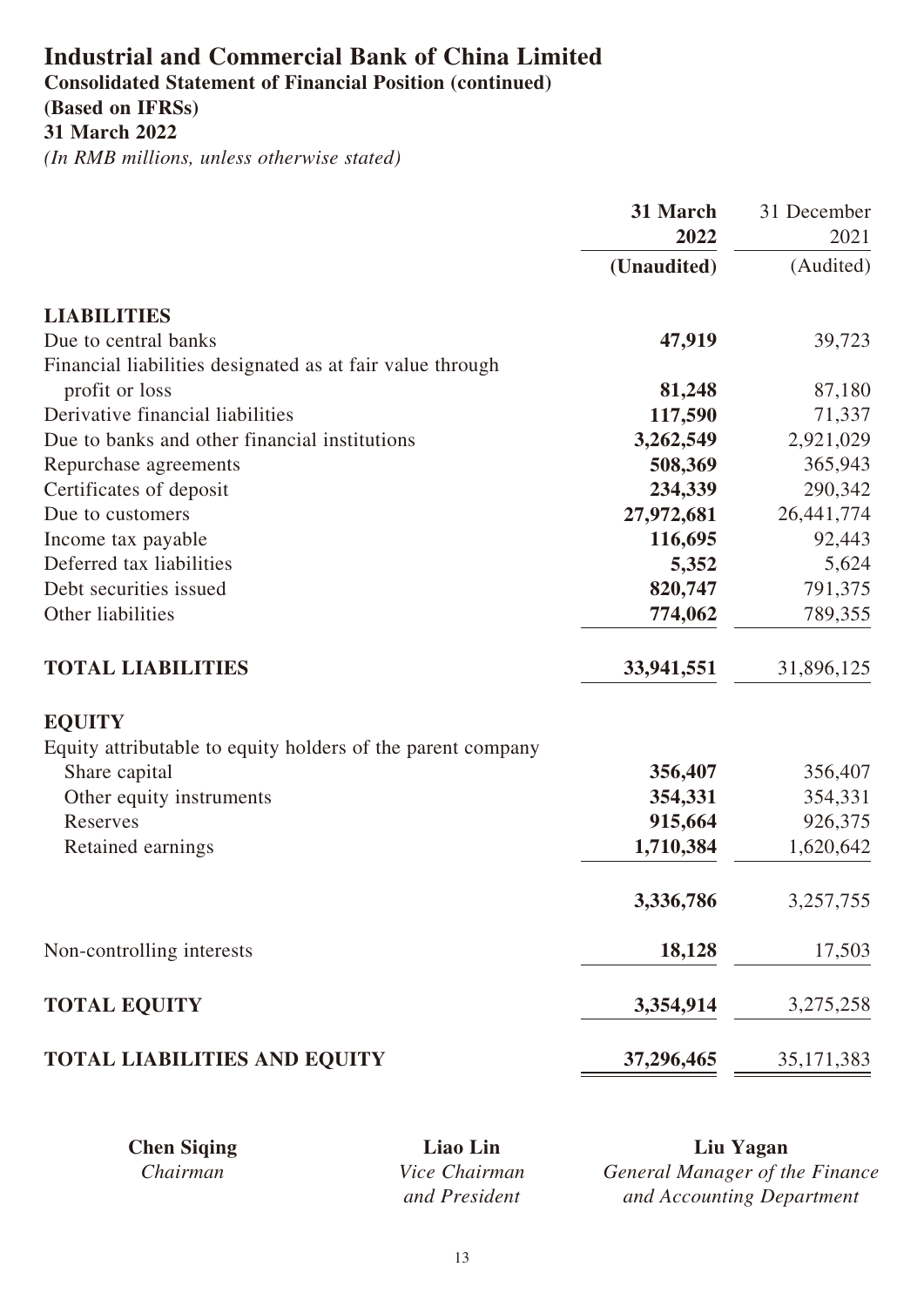**Consolidated Statement of Cash Flows**

**(Based on IFRSs)**

**For the three months ended 31 March 2022**

| <b>Three months</b>                                                 | Three months |
|---------------------------------------------------------------------|--------------|
| ended                                                               | ended        |
| 31 March                                                            | 31 March     |
| 2022                                                                | 2021         |
| (Unaudited)                                                         | (Unaudited)  |
| <b>CASH FLOWS FROM OPERATING ACTIVITIES</b>                         |              |
| 111,090<br>Profit before taxation                                   | 108,420      |
| Adjustments for:                                                    |              |
| Share of results of associates and joint ventures<br>(552)          | (619)        |
| 7,205<br>Depreciation                                               | 5,428        |
| Amortisation<br>838                                                 | 872          |
| 70,662<br>Impairment losses on assets                               | 62,862       |
| Unrealised gains on foreign exchange<br>(4,587)                     | (8,636)      |
| 6,920<br>Interest expense on debt securities issued                 | 6,978        |
| Accreted interest on impaired loans<br>(462)                        | (325)        |
| Net gains on financial investments<br>(6,655)                       | (4,224)      |
| Interest income in financial investments<br>(68, 978)               | (63, 569)    |
| 4,747<br>Net gains on changes at fair value                         | 1,779        |
| Net gains on disposal and stocktake of property and                 |              |
| equipment and other assets (other than repossessed assets)<br>(390) | (455)        |
| Dividend income<br>(482)                                            | (389)        |
| 119,356                                                             | 108,122      |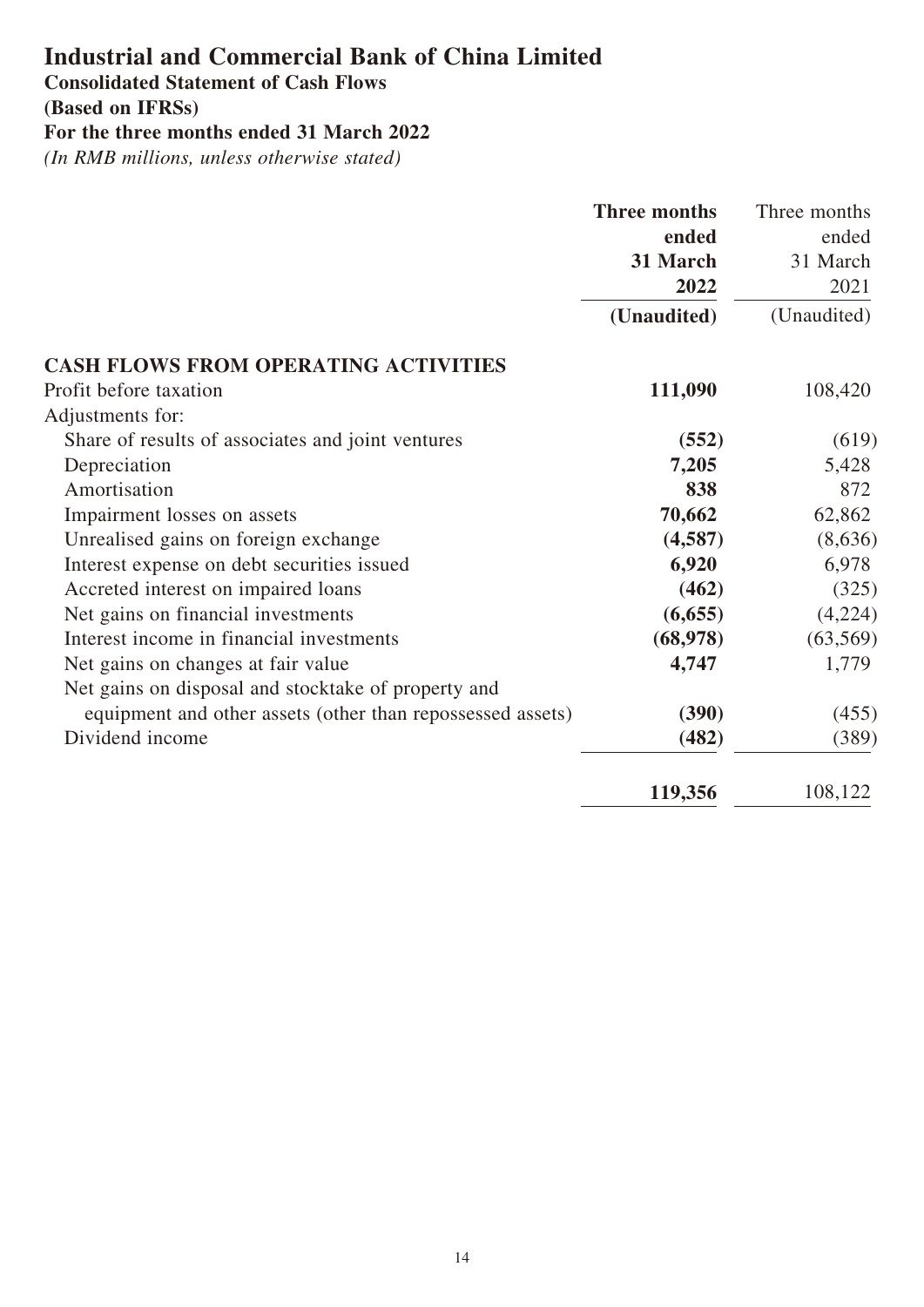**Consolidated Statement of Cash Flows (continued)**

**(Based on IFRSs)**

**For the three months ended 31 March 2022**

|                                                                | <b>Three months</b> | Three months |
|----------------------------------------------------------------|---------------------|--------------|
|                                                                | ended               | ended        |
|                                                                | 31 March            | 31 March     |
|                                                                | 2022                | 2021         |
|                                                                | (Unaudited)         | (Unaudited)  |
| <b>CASH FLOWS FROM OPERATING ACTIVITIES</b><br>(CONTINUED)     |                     |              |
| Net (increase)/decrease in operating assets:                   |                     |              |
| Due from central banks                                         | (132, 332)          | (33,162)     |
| Due from banks and other financial institutions                | 346,413             | 393,677      |
| Financial assets measured at fair value through profit or loss | (124, 286)          | (30, 858)    |
| Reverse repurchase agreements                                  | (8,297)             | 48,004       |
| Loans and advances to customers                                | (951, 631)          | (873,064)    |
| Other assets                                                   | (11, 863)           | 94,315       |
|                                                                | (881,996)           | (401,088)    |
| Net (decrease)/increase in operating liabilities:              |                     |              |
| Financial liabilities designated as at fair value through      |                     |              |
| profit or loss                                                 | (5, 844)            | 12,958       |
| Due to central banks                                           | 8,196               | 987          |
| Due to banks and other financial institutions                  | 343,016             | 175,618      |
| Repurchase agreements                                          | 142,965             | 18,914       |
| Certificates of deposit                                        | (55,348)            | (16,363)     |
| Due to customers                                               | 1,519,900           | 790,394      |
| Other liabilities                                              | 19,456              | (67, 023)    |
|                                                                | 1,972,341           | 915,485      |
| Net cash flows from operating activities before tax            | 1,209,701           | 622,519      |
| Income tax paid                                                | (2, 482)            | (9,850)      |
| Net cash flows from operating activities                       | 1,207,219           | 612,669      |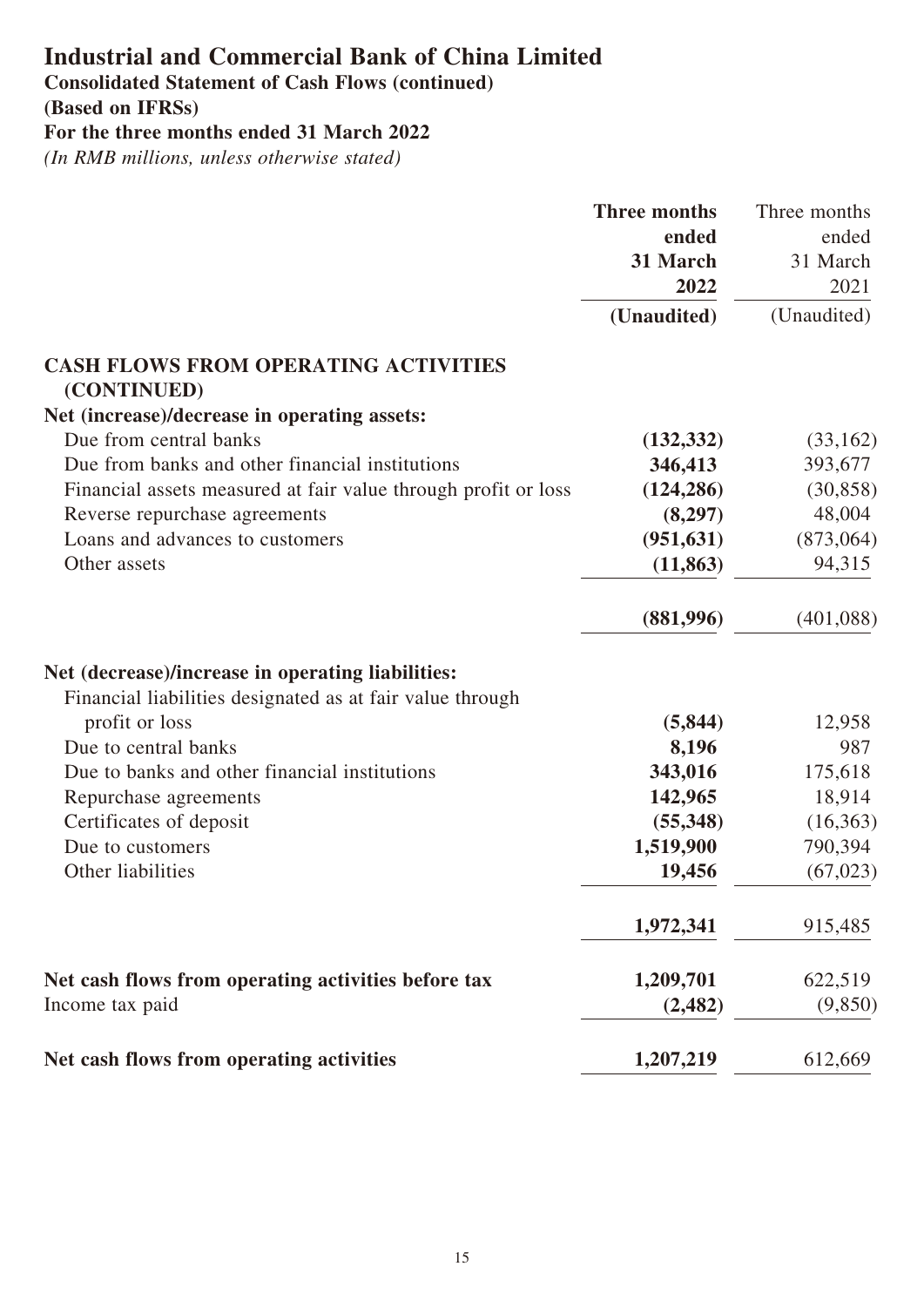**Consolidated Statement of Cash Flows (continued)**

**(Based on IFRSs)**

**For the three months ended 31 March 2022**

*(In RMB millions, unless otherwise stated)*

|                                                                                                                    |               | <b>Three months</b> | Three months                   |
|--------------------------------------------------------------------------------------------------------------------|---------------|---------------------|--------------------------------|
|                                                                                                                    |               | ended               | ended                          |
|                                                                                                                    |               | 31 March            | 31 March                       |
|                                                                                                                    |               | 2022                | 2021                           |
|                                                                                                                    |               | (Unaudited)         | (Unaudited)                    |
| <b>CASH FLOWS FROM INVESTING ACTIVITIES</b>                                                                        |               |                     |                                |
| Purchases of property and equipment and other assets<br>Proceeds from disposal of property and equipment and other |               | (2,629)             | (2,167)                        |
| assets (other than repossessed assets)                                                                             |               | 279                 | 1,917                          |
| Purchases of financial investments                                                                                 |               | (1,036,775)         | (791, 528)                     |
| Proceeds from sale and redemption of financial investments                                                         |               | 861,124             | 698,950                        |
| Investments in associates and joint ventures                                                                       |               | (1,150)             |                                |
| Investment returns received                                                                                        |               | 62,032              | 54,598                         |
| Net cash flows from investing activities                                                                           |               | (117, 119)          | (38, 230)                      |
| <b>CASH FLOWS FROM FINANCING ACTIVITIES</b>                                                                        |               |                     |                                |
| Proceeds from issuance of debt securities                                                                          |               | 217,034             | 226,444                        |
| Interest paid on debt securities                                                                                   |               | (5, 494)            | (4,374)                        |
| Repayment of debt securities                                                                                       |               | (195, 827)          | (189, 024)                     |
| Dividends or interest paid to other equity instrument holders                                                      |               | (731)               |                                |
| Dividends paid to non-controlling shareholders                                                                     |               |                     | (137)                          |
| Cash payment for other financing activities                                                                        |               | (1,618)             | (1, 476)                       |
| Net cash flows from financing activities                                                                           |               | 13,364              | 31,433                         |
| NET INCREASE IN CASH AND CASH EQUIVALENTS                                                                          |               | 1,103,464           | 605,872                        |
| Cash and cash equivalents at beginning of the period                                                               |               | 1,436,757           | 1,791,122                      |
| Effect of exchange rate changes on cash and cash equivalents                                                       |               | (7,518)             | (3,534)                        |
| CASH AND CASH EQUIVALENTS AT END OF                                                                                |               |                     |                                |
| <b>THE PERIOD</b>                                                                                                  |               | 2,532,703           | 2,393,460                      |
| <b>NET CASH FLOWS FROM OPERATING ACTIVITIES</b><br><b>INCLUDE:</b>                                                 |               |                     |                                |
| Interest received                                                                                                  |               | 243,500             | 228,768                        |
| Interest paid                                                                                                      |               | (103, 357)          | (89,255)                       |
| <b>Chen Siqing</b>                                                                                                 | Liao Lin      |                     | Liu Yagan                      |
| Chairman                                                                                                           | Vice Chairman |                     | General Manager of the Finance |

*and President*

*General Manager of the Finance and Accounting Department*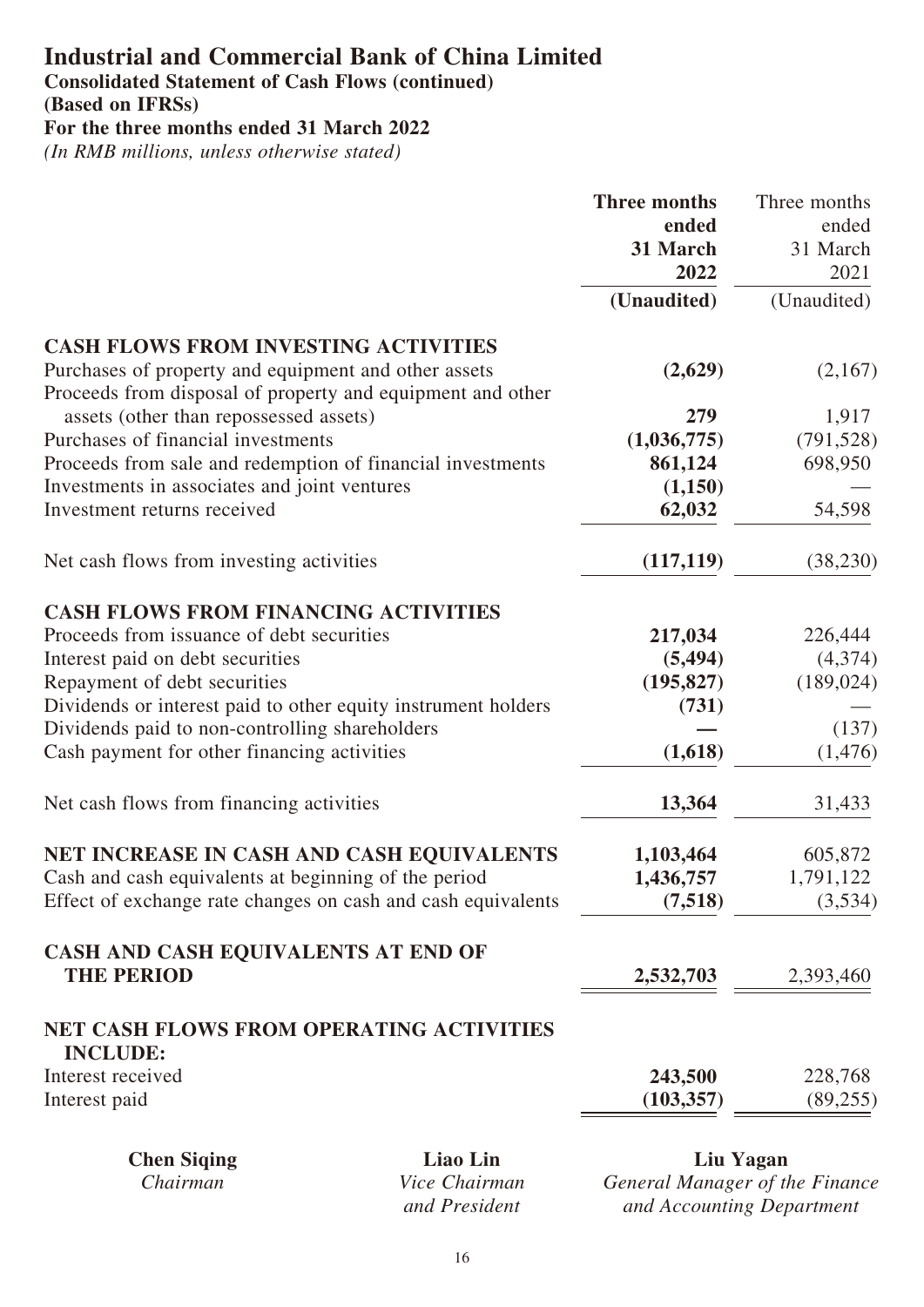### **V. Release of Quarterly Report**

The report will be published simultaneously on the "HKEXnews" website of Hong Kong Exchanges and Clearing Limited (www.hkexnews.hk) and the website of the Bank (www.icbc-ltd.com). The quarterly report prepared in accordance with PRC GAAP will also be published simultaneously on the website of the Shanghai Stock Exchange (www.sse.com.cn) and the website of the Bank (www.icbc-ltd.com).

This report is prepared in both Chinese and English. In case of any discrepancy between the two versions, the Chinese version shall prevail.

#### **By Order of The Board of Directors of Industrial and Commercial Bank of China Limited**

Beijing, China 29 April 2022

*As at the date of this announcement, the Board of Directors comprises Mr. CHEN Siqing, Mr. LIAO Lin, Mr. ZHENG Guoyu and Mr. WANG Jingwu as executive directors, Mr. LU Yongzhen, Mr. FENG Weidong, Ms. CAO Liqun, Ms. CHEN Yifang and Mr. DONG Yang as non-executive directors, Mr. Anthony Francis NEOH, Mr. YANG Siu Shun, Mr. SHEN Si and Mr. Fred Zuliu HU as independent non-executive directors.*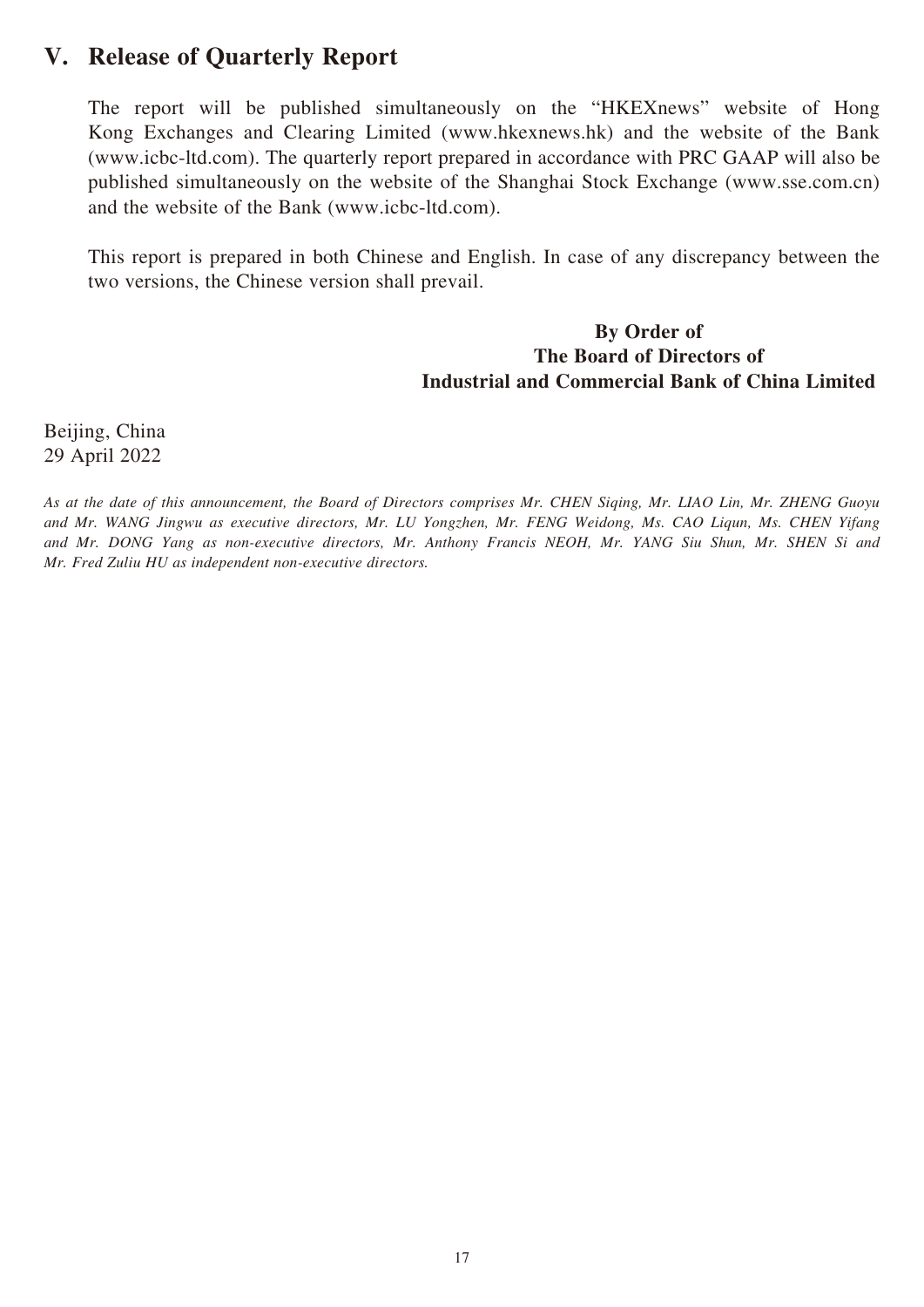### **Appendix Capital Adequacy Ratio, Leverage Ratio and Liquidity Coverage Ratio**

**i. Capital adequacy ratio calculated as per the Regulation Governing Capital of Commercial Banks (Provisional)**

|                                           | 31 March 2022 |               | 31 December 2021 |           |
|-------------------------------------------|---------------|---------------|------------------|-----------|
|                                           |               | <b>Parent</b> |                  | Parent    |
| <b>Item</b>                               | Group         | Company       | Group            | Company   |
| Net core tier 1 capital                   | 2,966,073     | 2,692,181     | 2,886,378        | 2,614,392 |
| Net tier 1 capital                        | 3,321,161     | 3,022,573     | 3,241,364        | 2,944,636 |
| Net capital base                          | 4,030,619     | 3,719,909     | 3,909,669        | 3,600,883 |
| Core tier 1 capital adequacy ratio $(\%)$ | 13.43         | 13.43         | 13.31            | 13.29     |
| Tier 1 capital adequacy ratio $(\%)$      | 15.04         | 15.07         | 14.94            | 14.97     |
| Capital adequacy ratio $(\%)$             | 18.25         | 18.55         | 18.02            | 18.30     |

*In RMB millions, except for percentages*

**ii. Leverage ratio disclosed as per the Administrative Measures for Leverage Ratio of Commercial Banks (Revised)**

*In RMB millions, except for percentages*

|                                                         | 31 March $\vert$ | 31 December | 30 September | 30 June    |
|---------------------------------------------------------|------------------|-------------|--------------|------------|
| <b>Item</b>                                             | 2022             | 2021        | 2021         | 2021       |
| Net tier 1 capital                                      | 3,321,161        | 3,241,364   | 3,132,095    | 3,009,641  |
| Balance of adjusted on- and off-balance<br>sheet assets | 39,560,645       | 37,292,522  | 37,682,357   | 37,370,525 |
| Leverage ratio $(\%)$                                   | 8.40             | 8.69        | 8.31         | 8.05       |